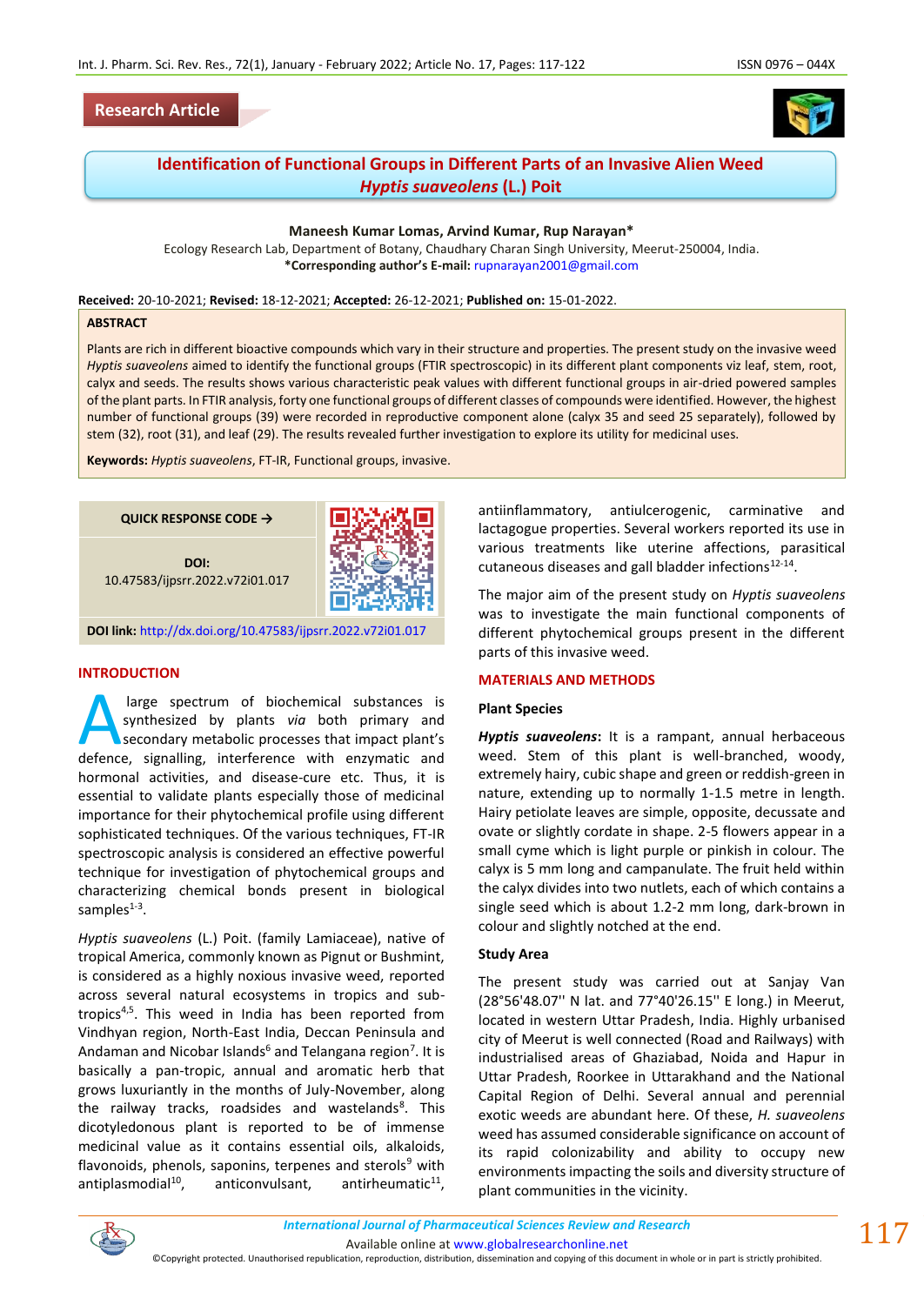The climate of the study area is semi-arid having three seasons- rainy (Jul-Sep), winter (Nov-Feb) and summer (Mar-Jun).

## **Functional Group Analysis**

Ten randomly selected mature plant individuals in seedproducing stage with proper attachment of roots were collected for the study of their functional groups. The leaves, stem, calyx and root components of the plant were separated and washed thoroughly in tap water to remove dust but seeds were not cleaned by water as the seeds produce mucilage after getting in contact with water<sup>4</sup>. So, the soil particles on the seed were cleaned by cotton. All plant-organ samples were air-dried at room temperature on clean blotting sheets and after complete drying, their powdered samples prepared through grinder were stored in air-tight poly bags for further FTIR (Fourier Transform Infrared) Spectroscopic analysis**.** All spectra were recorded on Agilent FTIR Spectrometer (ATR module of cary 630 FTIR, Agilent Technologies). The powdered samples of the weed plant parts in small amounts were placed directly on the germination piece of the infrared spectrometer with constant applied, and data of infrared absorbance were collected over the wave number that ranged from 600- 4000  $\text{cm}$ <sup>-1</sup> with resolution of 2  $\text{cm}$ <sup>-1</sup>. The reference spectra were acquired from the cleaned blank crystal prior to the presentation of each sample replicate. The FTIR spectrum of all samples was analysed on the basis of peak values in the region of infrared radiation.

## **RESULTS AND DISCUSSION**

Various absorption peak values of different plant organs were recorded in this study (Fig. 1 A-E) which showed different known functional groups. However, one peak value 1890.342 was found in calyx component that denoted unknown functional groups. Correspondingly, forty one functional groups of different classes of compounds were identified across five different plant components (leaf, stem, root, calyx and seed) of the investigated invasive weed *Hyptis* (Table 1). Out of these 41 functional groups, only 16 groups were common in all five plant parts. These were alcohol, aldehydes, alkanes, amides, amines, anhydrides, aromatic C-H, aromatic ring, carboxylate salt, carboxylic acid, C-C aliphatic chain, ester, ethers, fluoride, phenol and sulfonic acid (Table 1). Eleven functional groups (alkene, aromatic azo, C=S, isonitrile, Si-H, Si-O-C, Si-O-Si, sulfates, sulfonamides, sulfones and sulfonyl chlorides) were recorded common in four plant parts. Amongst these, six functional groups isonitrile, Si-H, sulfates, sulfonamides, sulfones and sulfonyl chlorides were present in leaf, stem, calyx and root; four functional groups (Aromatic azo, C=S, Si-O-C and Si-O-Si) recorded in other plant parts were absent in leaf. Of these eleven functional groups stem lacked only alkene.

Four functional groups viz. alkyne, azide, hetero-ring and Nitro were found common in three plant organs. All these four functional groups were found in stem and of these four, only one functional group was recorded in stem (hetero-ring) and seed (nitro) component of the plant. Six functional groups comprising of allenes, isocyanate, isothiocyanate, ketenes, lactone and thiocyanate occurred common in two plant components only. Of these, the leaf and calyx possessed four common functional groups which also showed strong intensity (allenes, isocyanate, isothiocyanate and ketenes). They were, however, completely absent in other three plant components (stem, seed and root). Lactone was recorded only in stem and seed and thiocyanate in stem and root only. Four functional groups i.e. aliphatic azo, C=N, ketones and P-H) were present in only one part of the plant. While ketone was recorded in stem only, aliphatic azo and C=N were recorded in seed and P-H functional group only in calyx plant components.

Highest number of functional groups (35) was found in calyx component, followed by stem (32), root (31), leaf (29) and seed (25). Considering calyx and seed under reproductive part component, a total of thirty-nine (39) functional groups were recorded in this segment of plant. The forty one functional groups recorded in this present study differed in their intensity across plant segments (Table 1). Strong intensity was exhibited by eighteen functional groups, which included alkanes, anhydrides, aromatic C-H, ethers and fluoride found in all five plant components in this study. Six functional groups viz. aromatic azo, C=S, sulfates, sulfonamides, sulfones and sulfonyl chlorides were found common in four plant organs with strong intensity. Amongst these, four functional groups sulfates, sulfonamides, sulfones and sulfonyl chlorides were present in leaf, stem, calyx and root; two functional groups (aromatic azo and C=S) recorded in other plant parts were absent in leaf. Hetero-ring was found common in three plant organs (leaf, stem and calyx) with strong intensity. Allenes, isocyanate, isothiocyanate and ketenes found only in leaf and calyx also showed strong intensity. Ketone found only in single organ leaf and C=N in seed also exhibited strong intensity. Medium intensity was recorded for 10 functional groups and weak intensity in only 5 functional groups, strong to medium intensity was exhibited by 7 functional groups which included alcohol, amides, amines, aromatic ring, carboxylic acid and esters found common in every part of the plant components, and nitro found in stem, seed and root. Out of 41 functional groups which were recorded in the plant components in this study, only aldehyde group showed strong and weak intensity in different plant organs on the basis of absorption peak value.

FTIR spectrum is often used to confirm the presence of functional constituents in the given plant samples, to identify and evaluate the qualities of medicinal materials $^{17}$ . The results of the present study revealed the presences of various functional groups in different plant components of the investigated invasive weed.



Available online a[t www.globalresearchonline.net](http://www.globalresearchonline.net/)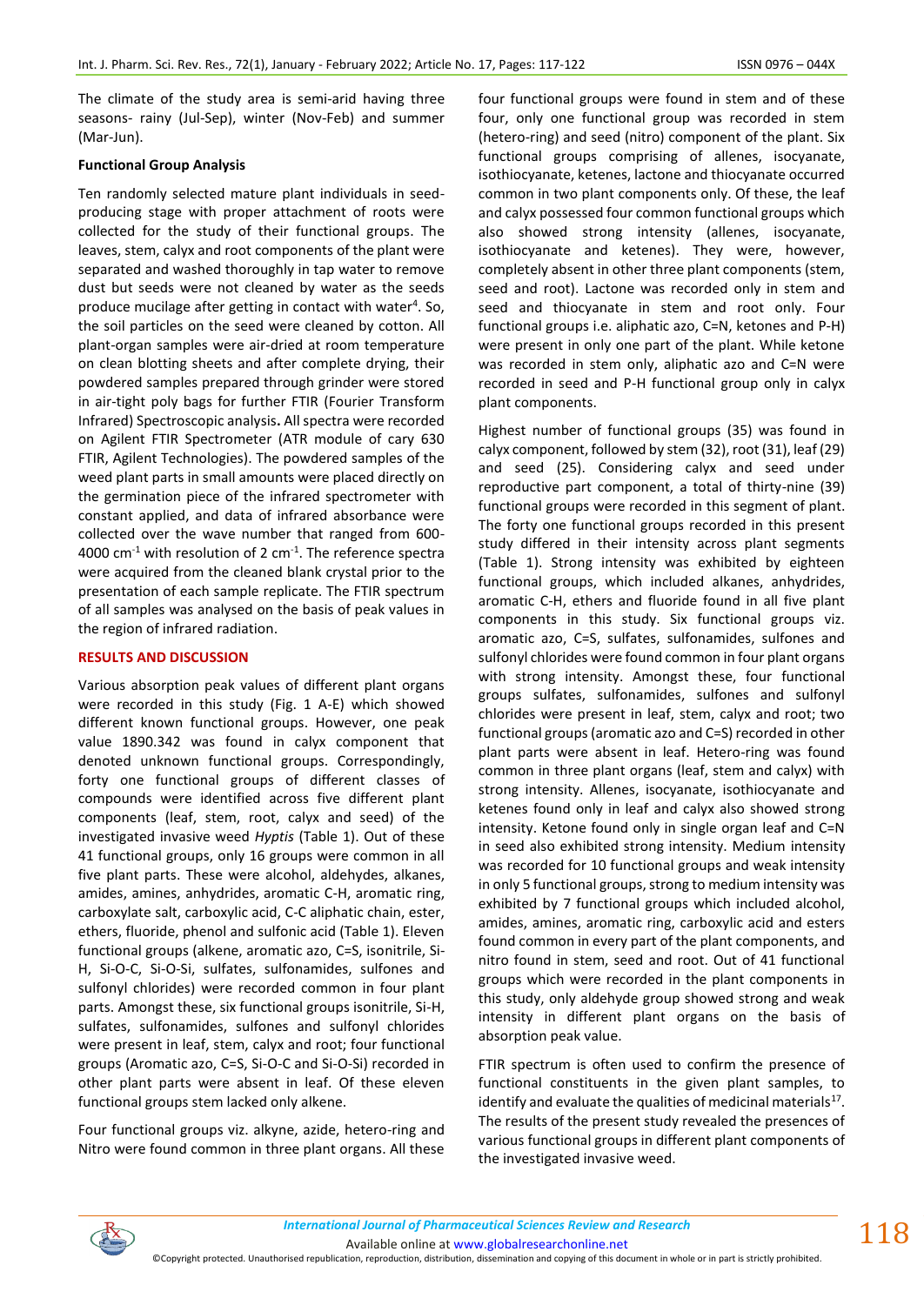**Table 1:** FTIR frequency range, intensity and functional groups of different plant components of noxious weed *Hyptis suaveolens* (A: Leaf, B: Stem, C: Calyx, D: Seed and E: Root)

| <b>S.N.</b>    | <b>Functional group</b> | Hyptis suaveolens parts          |                                  |                                  |                                  |                                  |                                 |                  |                   |
|----------------|-------------------------|----------------------------------|----------------------------------|----------------------------------|----------------------------------|----------------------------------|---------------------------------|------------------|-------------------|
|                |                         | A                                | B                                | $\mathbf{C}$                     | D                                | E                                | Frequency range (cm-1)          | <b>Intensity</b> | <b>References</b> |
| $\mathbf{1}$   | Alcohol                 | $\begin{array}{c} + \end{array}$ | $\ddot{}$                        | $\ddot{}$                        | $\begin{array}{c} + \end{array}$ | $\ddot{}$                        | 3200-3400, 1000-1300            | M, S             | 15                |
| $\overline{2}$ | Aldehydes               | $\boldsymbol{+}$                 | $\ddot{}$                        | $\begin{array}{c} + \end{array}$ | $\ddot{}$                        | $\ddot{}$                        | 2800-2900, 1720-1740            | W,S              | 15                |
| 3              | <b>Alkanes</b>          | $\, +$                           | $\ddot{}$                        | $\pmb{+}$                        | $\ddot{}$                        | $\ddot{}$                        | 2850-3000                       | S                | 15                |
| 4              | Amides                  | $\boldsymbol{+}$                 | $\ddot{}$                        | $\ddot{}$                        | $\begin{array}{c} + \end{array}$ | $\boldsymbol{+}$                 | 3100-3500, 1550-1640            | M, S             | 15                |
| 5              | Amines                  | $\begin{array}{c} + \end{array}$ | $\ddot{}$                        | $\begin{array}{c} + \end{array}$ | $\begin{array}{c} + \end{array}$ | $\ddot{}$                        | 3100-3500, 1550-1640, 1000-1350 | M, S             | 15                |
| 6              | Anhydrides              | $\begin{array}{c} + \end{array}$ | $\ddot{}$                        | $\begin{array}{c} + \end{array}$ | $\begin{array}{c} + \end{array}$ | $\ddot{}$                        | 1000-1300                       | S                | 15                |
| $\overline{7}$ | <b>Aromatic C-H</b>     | $\begin{array}{c} + \end{array}$ | $\ddot{}$                        | $\pmb{+}$                        | $\ddot{}$                        | $\pmb{+}$                        | 2870-3100                       | S                | 16                |
| 8              | Aromatic ring           | $\begin{array}{c} + \end{array}$ | $\ddot{}$                        | $\begin{array}{c} + \end{array}$ | $\begin{array}{c} + \end{array}$ | $\begin{array}{c} + \end{array}$ | 1550-1610, 990-1100, 1450-1550  | S, M             | 16                |
| 9              | Carboxylate salt        | $\begin{array}{c} + \end{array}$ | $\ddot{}$                        | $\ddot{}$                        | $\begin{array}{c} + \end{array}$ | $\ddot{}$                        | 1315-1435                       | M                | 16                |
| 10             | Carboxylic acid         | $\, +$                           | $\pmb{+}$                        | $\ddot{}$                        | $\begin{array}{c} + \end{array}$ | $\ddot{}$                        | 2400-3400, 1700-1725            | M, S             | 15                |
| 11             | C-C Aliphatic chain     | $\begin{array}{c} + \end{array}$ | $\begin{array}{c} + \end{array}$ | $\begin{array}{c} + \end{array}$ | $\begin{array}{c} + \end{array}$ | $\boldsymbol{+}$                 | 630-1250                        | M                | 16                |
| 12             | <b>Esters</b>           | $\boldsymbol{+}$                 | $\ddot{}$                        | $\begin{array}{c} + \end{array}$ | $\begin{array}{c} + \end{array}$ | $\ddot{}$                        | 1000-1300, 1730-1750            | S, M             | 15                |
| 13             | <b>Ethers</b>           | $\boldsymbol{+}$                 | $\ddot{}$                        | $\ddot{}$                        | $\begin{array}{c} + \end{array}$ | $\pmb{+}$                        | 1000-1300                       | S                | 15                |
| 14             | Fluoride                | $\boldsymbol{+}$                 | $\ddot{}$                        | $\begin{array}{c} + \end{array}$ | $\begin{array}{c} + \end{array}$ | $\ddot{}$                        | 1000-1400                       | S                | 15                |
| 15             | Phenol                  | $\begin{array}{c} + \end{array}$ | $\ddot{}$                        | $\ddot{}$                        | $\begin{array}{c} + \end{array}$ | $\begin{array}{c} + \end{array}$ | 3200-3400                       | M                | 15                |
| 16             | Sulfonic acid           | $\boldsymbol{+}$                 | $\ddot{}$                        | $\begin{array}{c} + \end{array}$ | $\ddot{}$                        | $\ddot{}$                        | 1145-1240                       | W                | 16                |
| 17             | Alkene                  | $\, +$                           | $\qquad \qquad \blacksquare$     | $\ddot{}$                        | $\boldsymbol{+}$                 | $\ddot{}$                        | 1600-1680                       | M                | 15                |
| 18             | Aromatic azo            | $\overline{\phantom{a}}$         | $\ddot{}$                        | $\begin{array}{c} + \end{array}$ | $\begin{array}{c} + \end{array}$ | $\ddot{}$                        | 1365-1450                       | S                | 16                |
| 19             | $C = S$                 | $\overline{a}$                   | $\ddot{}$                        | $\ddot{}$                        | $\boldsymbol{+}$                 | $\pmb{+}$                        | 1020-1225                       | S                | 16                |
| 20             | Isonitrile              | $\, +$                           | $\ddot{}$                        | $\ddot{}$                        | $\blacksquare$                   | $\begin{array}{c} + \end{array}$ | 2090-2170                       | M                | 16                |
| 21             | $Si-H$                  | $\boldsymbol{+}$                 | $\ddot{}$                        | $\ddot{}$                        | $\blacksquare$                   | $\boldsymbol{+}$                 | 2080-2150                       | M                | 16                |
| 22             | $Si-O-C$                | $\overline{\phantom{m}}$         | $\pmb{+}$                        | $\ddot{}$                        | $\begin{array}{c} + \end{array}$ | $\pmb{+}$                        | 1010-1095                       | W                | 16                |
| 23             | Si-O-Si                 | $\overline{\phantom{m}}$         | $\ddot{}$                        | $\begin{array}{c} + \end{array}$ | $\boldsymbol{+}$                 | $\boldsymbol{+}$                 | 1010-1095, 1120-1190            | W                | 16                |
| 24             | <b>Sulfates</b>         | $\ddot{}$                        | $\ddot{}$                        | $\begin{array}{c} + \end{array}$ | $\overline{\phantom{a}}$         | $\ddot{}$                        | 1300-1375                       | S                | 15                |
| 25             | Sulfonamides            | $\ddot{}$                        | $\ddot{}$                        | $\ddot{}$                        | $\overline{\phantom{a}}$         | $\pmb{+}$                        | 1300-1375                       | S                | 15                |
| 26             | Sulfones                | $\begin{array}{c} + \end{array}$ | $\ddot{}$                        | $\ddot{}$                        | $\overline{a}$                   | $\ddot{}$                        | 1300-1375                       | S                | 15                |
| 27             | Sulfonyl chlorides      | $\begin{array}{c} + \end{array}$ | $\ddot{}$                        | $\ddot{}$                        |                                  | $\ddot{}$                        | 1300-1375                       | S                | 15                |
| 28             | Alkyne                  |                                  | $\pmb{+}$                        | $\pmb{+}$                        |                                  | $\begin{array}{c} + \end{array}$ | 2100-2250                       | ${\sf M}$        | 15                |
| 29             | Azide                   |                                  | $\ddot{}$                        | $\ddot{}$                        |                                  | $\ddot{}$                        | 2110-2160                       | ${\sf M}$        | 16                |
| 30             | Heteroring              | $\boldsymbol{+}$                 | $\ddot{}$                        | $\ddot{}$                        | $\overline{\phantom{a}}$         | $\overline{\phantom{a}}$         | 1550-1610                       | S                | 16                |
| 31             | Nitro                   |                                  | $\ddot{}$                        | $\overline{\phantom{a}}$         | $\ddot{}$                        | $\ddot{}$                        | 1320-1350, 1535-1600            | S, M             | 16                |
| 32             | Allenes                 | $\, +$                           |                                  | $\ddot{}$                        |                                  | $\qquad \qquad \blacksquare$     | 1940-2270                       | S                | 15                |
| 33             | Isocyanates             | $\pmb{+}$                        | $\overline{a}$                   | $\ddot{}$                        |                                  | $\qquad \qquad \blacksquare$     | 1940-2270                       | S                | 15                |
| 34             | Isothiocynate           | $\begin{array}{c} + \end{array}$ |                                  | $\ddot{}$                        |                                  |                                  | 1940-2270                       | S                | 15                |
| 35             | Ketenes                 | $\begin{array}{c} + \end{array}$ |                                  | $\ddot{}$                        |                                  |                                  | 1940-2270                       | S                | 15                |
| 36             | Lactone                 |                                  | $\ddot{}$                        | $\overline{\phantom{a}}$         | $\ddot{}$                        | ٠                                | 1735-1790                       | M                | 16                |
| 37             | Thiocynate              |                                  | $\ddot{}$                        | $\overline{\phantom{a}}$         | $\qquad \qquad \blacksquare$     | $\ddot{}$                        | 2100-2170                       | W                | 16                |
| 38             | Aliphatic azo           |                                  |                                  | $\qquad \qquad -$                | $\begin{array}{c} + \end{array}$ | $\overline{\phantom{a}}$         | 1540-1590                       | M                | 16                |
| 39             | $C = N$                 |                                  |                                  | $\overline{\phantom{a}}$         | $\begin{array}{c} + \end{array}$ | $\qquad \qquad \blacksquare$     | 1630-1665                       | S                | 16                |
| 40             | Ketone                  | $\, +$                           |                                  | $\overline{\phantom{a}}$         | $\overline{\phantom{m}}$         | $\overline{\phantom{a}}$         | 1705-1725                       | S                | 15                |
| 41             | $P-H$                   |                                  |                                  | $\begin{array}{c} + \end{array}$ |                                  |                                  | 2290-2420                       | ${\sf W}$        | 16                |



*International Journal of Pharmaceutical Sciences Review and Research International Journal of Pharmaceutical Sciences Review and Research*

Available online a[t www.globalresearchonline.net](http://www.globalresearchonline.net/)

©Copyright protected. Unauthorised republication, reproduction, distribution, dissemination and copying of this document in whole or in part is strictly prohibited.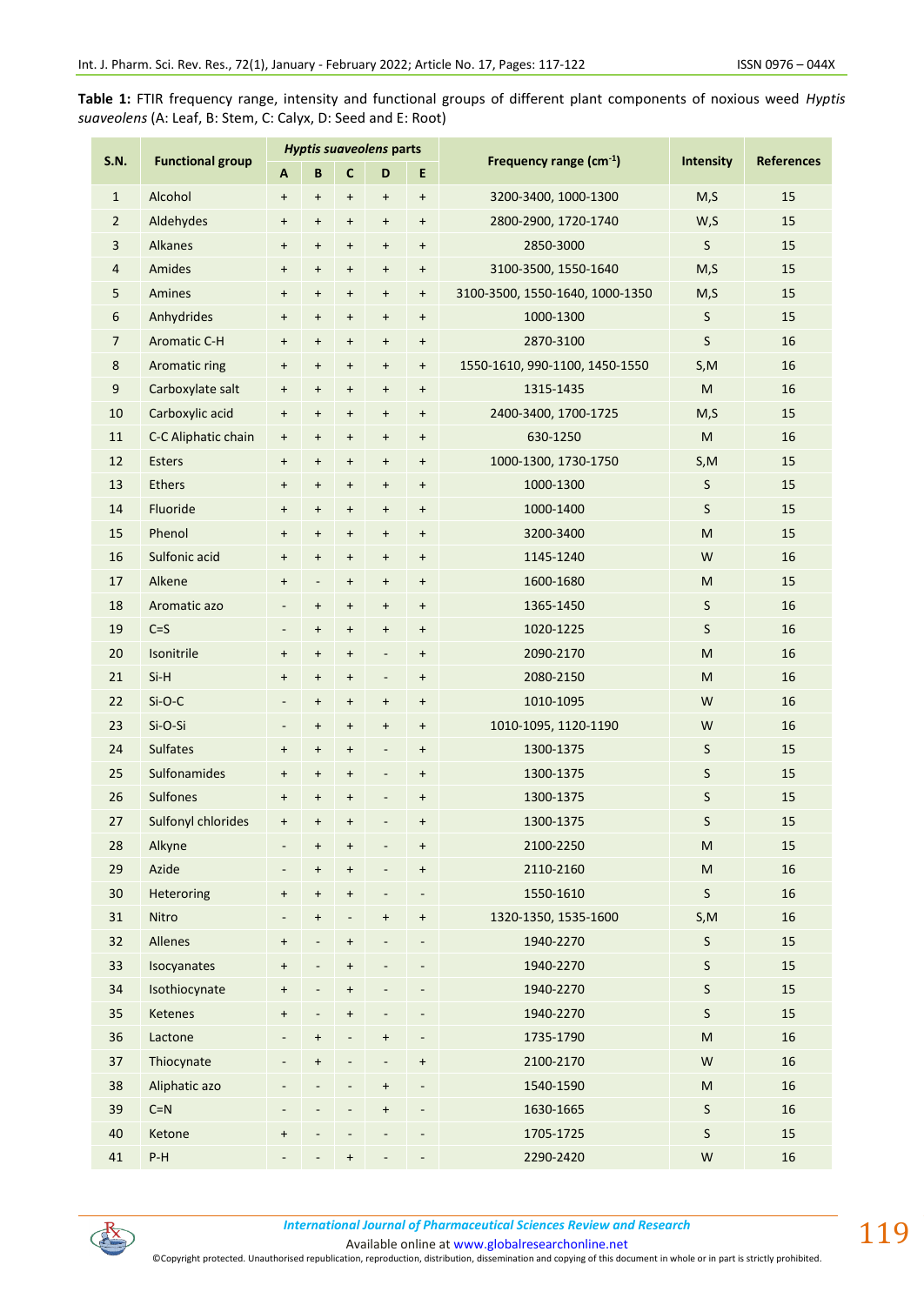



*International Journal of Pharmaceutical Sciences Review and Research International Journal of Pharmaceutical Sciences Review and Research*

Available online a[t www.globalresearchonline.net](http://www.globalresearchonline.net/)

 $\mathbb{R}$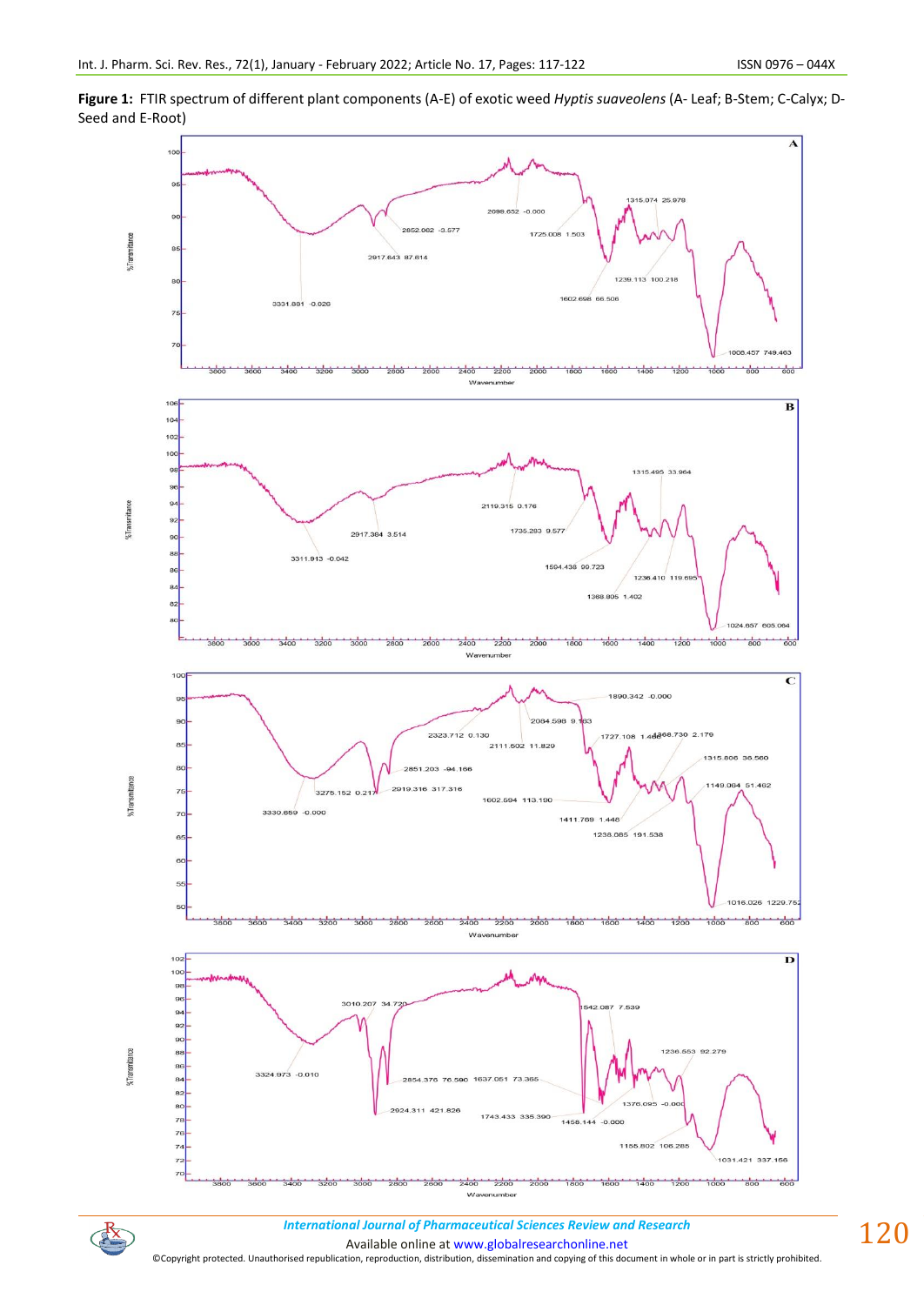

*Hyptis* possessed functional groups of active compound like alkanes, aromatic, alkene, alcohols, ketones, carboxylic acid etc. which were also reported in this weed by Kumar and Thampi<sup>18</sup> and Malathi *et al*. <sup>19</sup> in ethanol, aqueous, acetone and methanol extracts of leaf and seed of this weed by FTIR analysis. FTIR screening of functional groups exhibiting the presence of carboxylic acids, esters, ethers, amines, amides, alcohol, phenols, sulfonic acid etc. indicated possibility of various medicinal properties in this exotic weed. Phenolics are aromatic benzene ring compounds that are commonly produced in plants under stress conditions. It also plays a vital role in plant lignin biosynthesis and development. So these plants may be considered a good source of antimicrobial agents<sup>20</sup>. Presence of alkene in *Hyptis* also indicated tendency to possession of various medicinal properties in this plant species. Carboxylic acids, also found in it, are biologically very important in the formation of fat in the body<sup>18</sup>.

Presence of highest number of functional groups (39) in reproductive organs (calyx-35 and seed-25) clearly indicated an important role and plausible potential of reproductive plant component in the investigated of *H. suaveolens* for medicinal purposes. However, this aspect pertaining to medicinal application needs further investigation.

## **CONCLUSION**

The present study revealed presence of 41 functional groups in different parts of *Hyptis suaveolens*, of which the largest number of functional groups were recorded in the reproductive component, indicating immense medicinal potential too in this invasive weed, which has implication for its pharmaceutical uses. Further advanced spectroscopic studies need to be undertaken to elucidate the structure and identification of active principles present in this plant.

**Acknowledgments:** We acknowledge our sincere thanks to the University Grants Commission, New Delhi, for providing financial support in the form of JRF/SRF to the first author.

## **REFERENCES**

- 1. Annette N, Lukas K, Andrea K, Hansjoerg H and Hartwig S, Discrimination of Solanaceae taxa and quantification of scopolamine and hyoscyamine by ATR-FTIR Spectroscopy. Planta Medica, 2014; 80(15): 1315-1320.
- 2. Anil Kumar VS, Sunila AV and Murugan K, Micromorphological and FTIR spectral analysis of *Solanum trilobatum* L. (Solanaceae)- a medicinally valued thorny creeper from South India, International Journal of Advance Reserach, 2016; 4(1): 1249-1257.
- 3. Charushila D and Swaroopa D, FTIR spectroscopic screening of phytochemicals of two medicinally important species of *Solanum* used in preparation of dashmula formulation, International Journal of Pharmaceutical Science Review and Research, 2016; 36(2): 112-120.
- 4. Raizada P, Ecological and vegetative characteristics of a potent invader, *Hyptis suaveolens* Poit. From India. Lyonia, 2006; 11(2):115-120.
- 5. Padalia H, Srivastava V and Kushwaha SPS, Modelling potential invasion range of alien invasive species, *Hyptis suaveolens* (L.) Poit. In India: comparison of MaxEnt and GARP. Ecological Informatics, 2014; 22: 36-43.
- 6. Sharma H, Batish DR, Singh HP, Jaryana J and Kohli RK, The impact of invasive *Hyptis suaveolens* on the floristic composition of the periurban ecosystems of Chandigarh, northwest India. Flora, 2017; 233: 156-162.
- 7. Suthari S, Kandagatla R, Geetha S, Ragan A & Raju VS, Intrusion of devil weed *Chromolaena odorata*, an exotic invasive, into Kinnerasani and Eturnagaram wildlife Sanctuaries, Telangana, India, Journal of Threatened Taxa, 2016; 8(2): 8538-8540.
- 8. Mudgal V, Khanna KK and Hazra PK, Flora of Madhya Pradesh II. (Botanical Survey of India), 1997; 403.
- 9. Ziegler HL, Jensen TH, Christensen J, Staerk D and Hagestr H, Possible artefacts in the in vitro determination of antimalarial activity of natural products that incorporate into lipid bilayer: Apparent antiplasmodial activity of dehydroabietinol, a constituent of *Hyptis suaveolens*, Planta Medica, 2002; 68(6): 547-549.
- 10. Chukwujekwu JC, Smith P, Coombes PH, Mulholland DA and Staden JV, Antiplasmodial diterpenoid from the leaves of